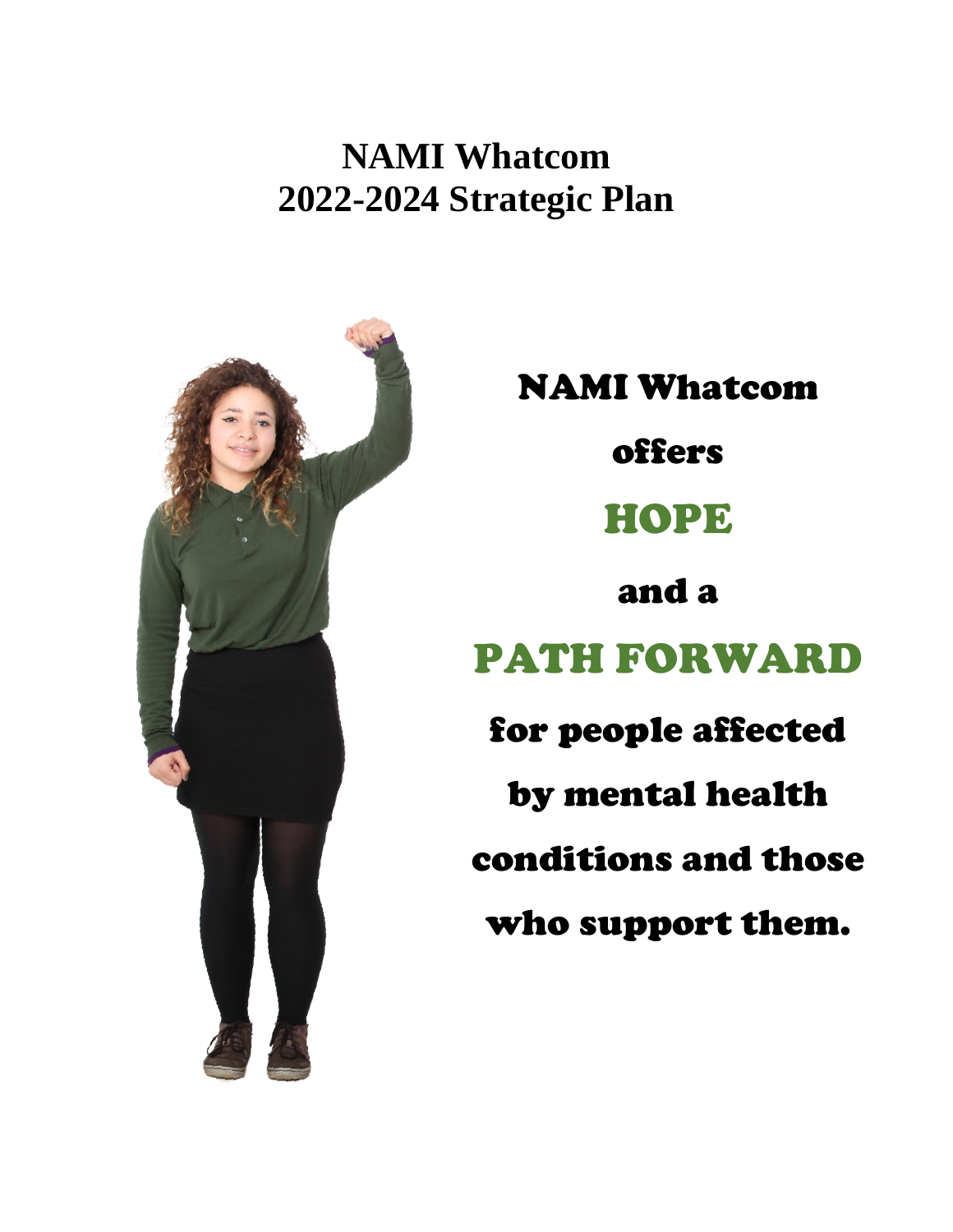# **NAMI Whatcom 2022-2024 Strategic Plan**

NAMI Whatcom continues to serve the behavioral health needs of the community and is now positioned to do so much more. NAMI Whatcom enjoys a strong working relationship between the Board of Directors and staff and continues to offer support, in a number of ways, to those affected by mental illness. We are now ready to build additional capacity to serve new and underserved groups, as well as to enhance programs for those we currently serve.

This report describes a strategic planning process undertaken by the Board and Executive Director during Fall 2021 to guide NAMI Whatcom's future development. The process included a thorough review and assessment of NAMI Whatcom's current situation, a scan of relevant aspects of its environment, and the formulation of a strategic framework consisting of six strategic goals.

This strategic plan will guide NAMI Whatcom's progress over the next three years by:

- Establishing clear priorities agreed upon by all stakeholders;
- Identifying several specific, multi-year goals; and
- Providing a framework to guide decision making and resource allocation.

# **NAMI Whatcom**

Founded in 1984, NAMI Whatcom is an affiliate of the National Alliance on Mental Illness (NAMI), which was started in 1979 when two mothers, each with a son with schizophrenia, met over lunch to discuss the similar challenges they shared raising a child with a serious mental illness. NAMI programs have two components:

- They are free.
- They are led by individuals with lived experience, meaning that program participants live with a mental health condition themselves or someone they love lives with a mental health condition.

Many of our NAMI classes are evidence-based.

NAMI Whatcom recognizes that there are significant barriers facing those with mental health conditions. We don't offer a magic solution, but we can help people learn about symptoms, identify coping strategies, and navigate resources. We want people to know that they are not alone, know how to reach out if they need help, and know how to help one another.

We educate and advocate for better awareness of mental health conditions and behavioral health services. We do so by hosting events and forums so the community, elected officials, and the general public understand what it means to live with mental health conditions. We fight stigma through presentations to schools, faith groups, businesses, law enforcement, and other civic groups where individuals with lived experience can tell their stories. NAMI Whatcom offers hope and a path forward for people affected by mental health conditions.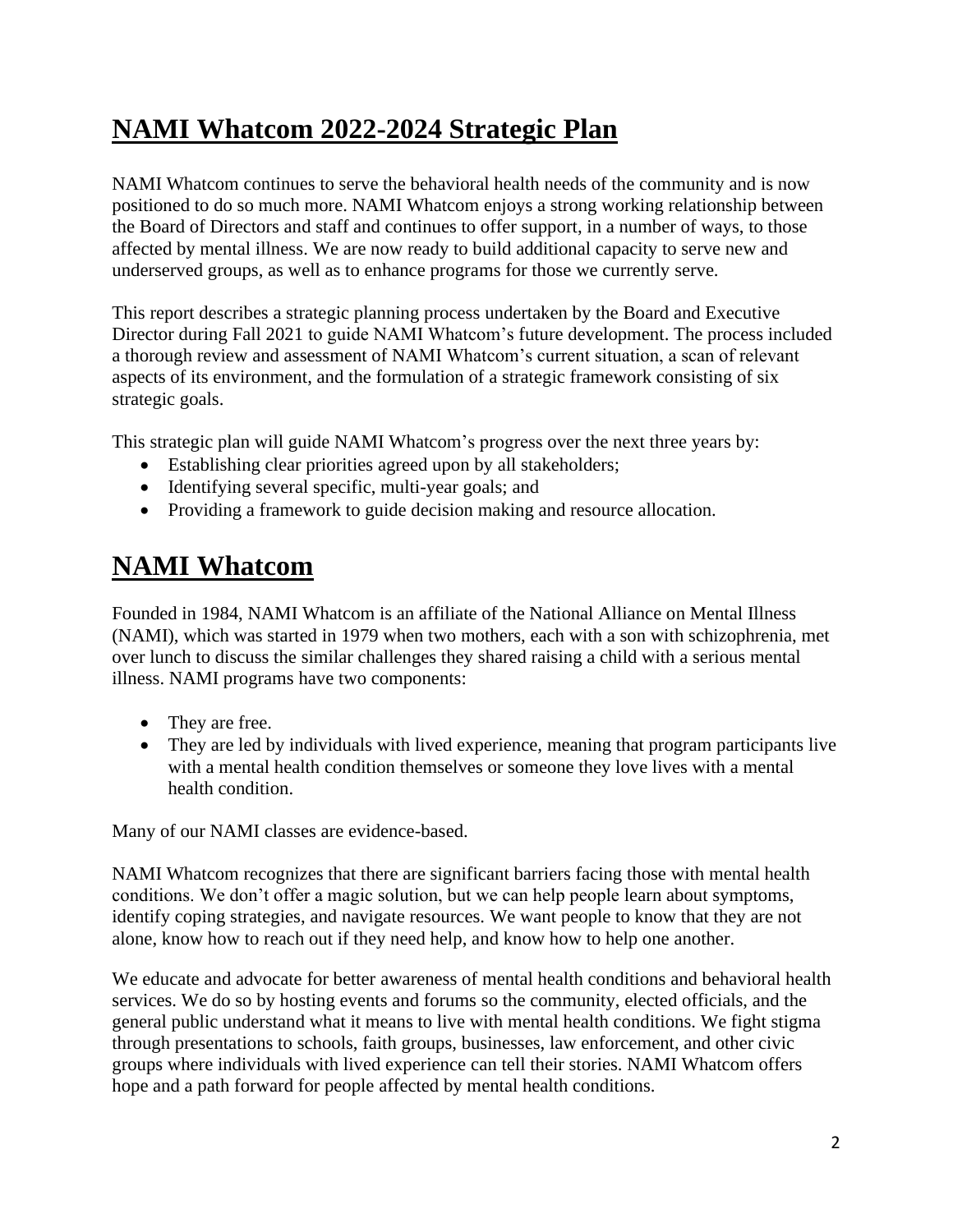NAMI Whatcom is a unique  $501(c)(3)$  nonprofit organization that is affiliated with both the national organization, NAMI, and the state organization, NAMI Washington. We do not receive funding from these organizations. We utilize NAMI signature programs and receive training and support from NAMI Washington. Appendix I (page 13) includes a listing of programs NAMI Whatcom currently has volunteers certified to lead.

### **Mission**

The mission of NAMI Whatcom is to provide hope and improve the quality of life for those who are affected by mental health conditions through support, education, advocacy, and programs informed by research.

#### **Vision**

NAMI Whatcom is dedicated to:

- Strengthening our grassroots affiliate organization in order to better address our mission.
- Encouraging those living in recovery and their loved ones to develop the understanding, skills, and strengths they need to cope with mental health conditions.
- Increasing community support for recovery and re-integration of those who have mental health conditions.
- Finding ways to bring individuals living with mental health conditions, caregivers and families, and health service providers closer together by sharing insights and techniques beneficial to individuals in these three categories.
- Full inclusivity of individuals of all races, backgrounds, cultures, and sexual orientations.

#### **Values**

NAMI Whatcom values support, education, advocacy, and research. These are the "four pillars" of NAMI and have long been the foundation upon which we have built the NAMI movement.

- **Support:** Mutual emotional support is provided by people who share common experiences and can draw strength from one another across time and space in ways that only those who have "walked a mile in our shoes" can.
- **Education:** We offer a broad array of public education programs and focused training to improve understanding of mental health conditions and their impact on all of our lives.
- **Advocacy:** We work to change systems, improve public policy and bureaucratic procedures, and advance research and treatment options for all people whose lives are affected by mental health conditions.
- **Research:** NAMI Whatcom's programs and advocacy are based on scientific research, which is conducted through NAMI National and NAMI Washington.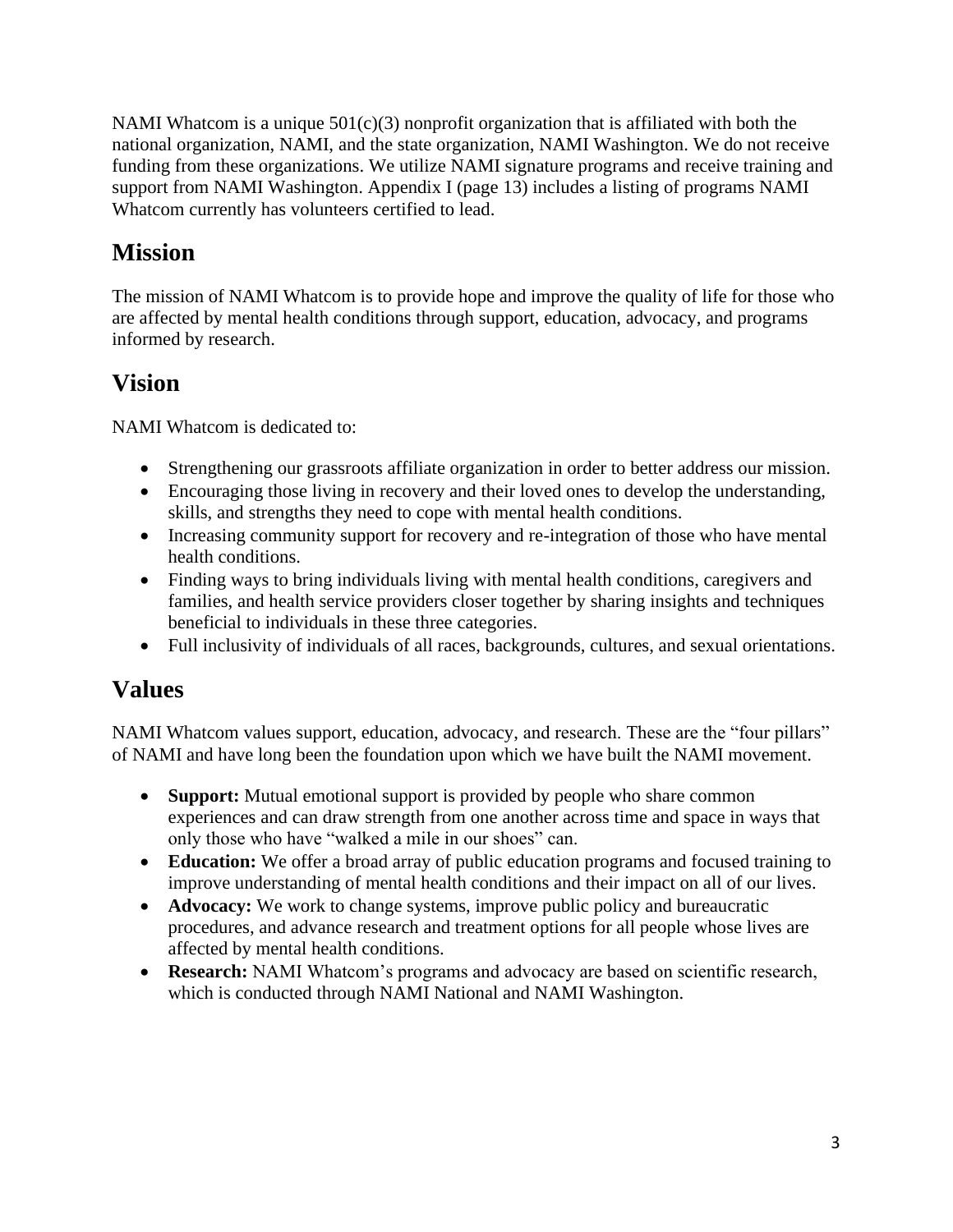# **About NAMI Whatcom**

### **Program Participants**

NAMI Whatcom serves those experiencing mental health conditions and those who care for them, such as family members, relatives, and friends. NAMI Whatcom works towards a future where all people with mental health conditions can live productive and fulfilling lives.

Mental health conditions are disorders that affect a person's thinking, mood, and/or behavior. They can range from mild to severe. According to the National Institute on Mental Health, nearly one-in-five adults live with a mental health condition.

A serious mental illness (SMI) is defined as one or more diagnoses of mental disorders combined with significant impairment in functioning. Schizophrenia, bipolar illness, and major depressive disorder are the diagnoses most associated with SMI, but people with one or more other disorders may also fit the definition of SMI if those disorders cause serious functional impairment that substantially interferes with or limits one or more major life activities.

In 2021, NAMI Whatcom programs included:

- Support groups offered to 1,545 participants, including 188 first-time participants.
- *In Our Own Voice* and *Ending the Silence* presentations serving 609 attendees.
- 39 volunteer-led programs; 23 were led by volunteers living with a mental health condition.

NAMI Whatcom has not compiled detailed demographic information about participants. However, below are estimates of recent participant demographics:

- Support group participants are all 18 years and older.
- Approximately 90% of support group participants are Caucasian women.
- In support groups and education classes, most participants are between the ages of 30 and 65.
- Over 80% of participants are residents of Whatcom County.
- Approximately 3% of our participants are male.
- Of underserved groups (e.g., people of color, men) in Whatcom County, the LGBTQ+ community has the largest percentage of participants in NAMI Whatcom programs at approximately 3-5% of total participants.
- Our middle and high school-based program, *Ending the Silence,* serves a diverse population throughout Whatcom County.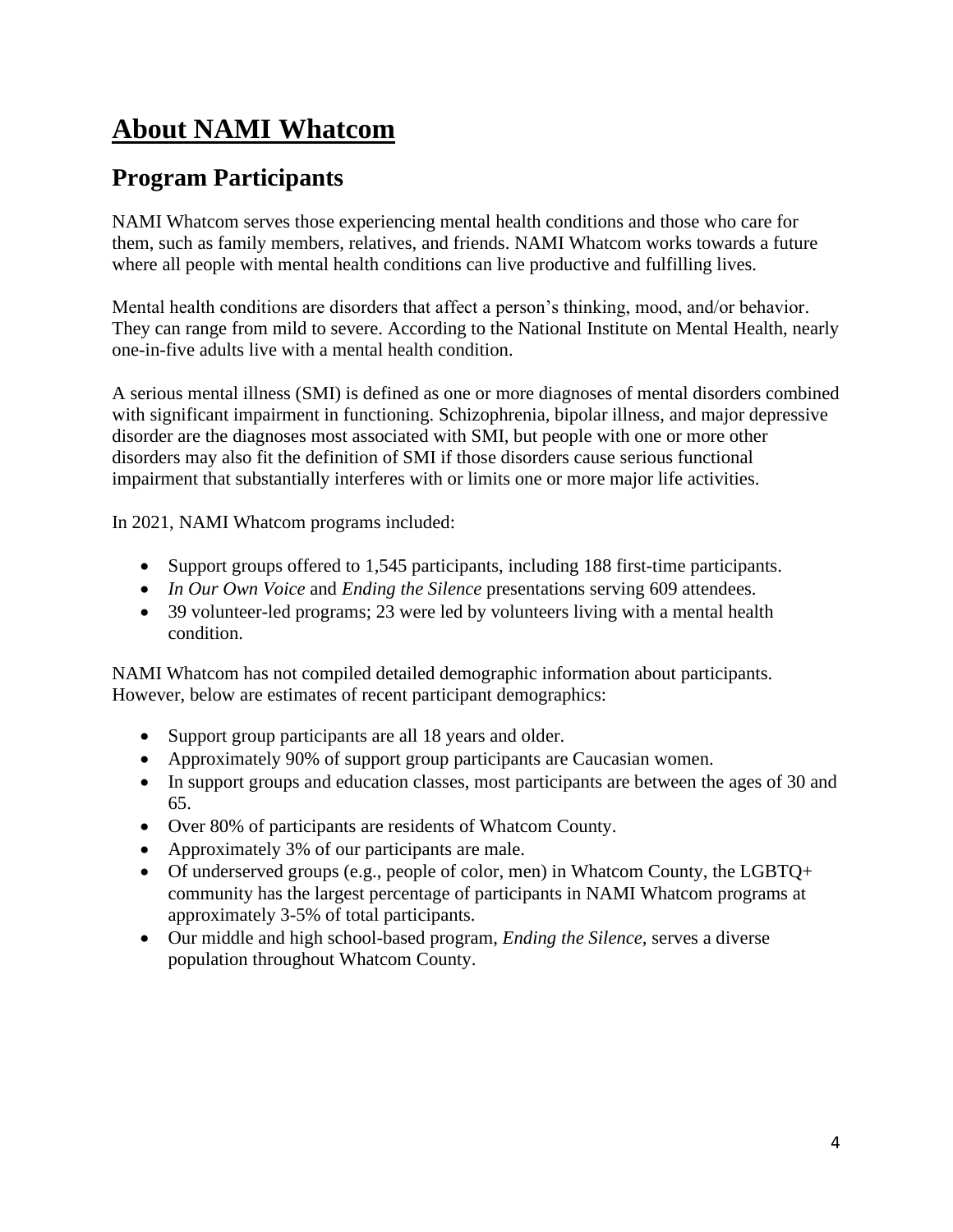#### **Organization**

Executive Director: Kim Sauter, MS Peer Coordinator: Amy Armstrong

#### **Staff 2021 Board of Directors**

Rosemary Webb, President Brian Estes, Vice President Bruce Smith MD, Treasurer Tom Scott, Secretary Gracie Lamb Chris Ohana Meika Rhodes Russ Sapienza, Peer Emeritus



#### **Financial Condition**

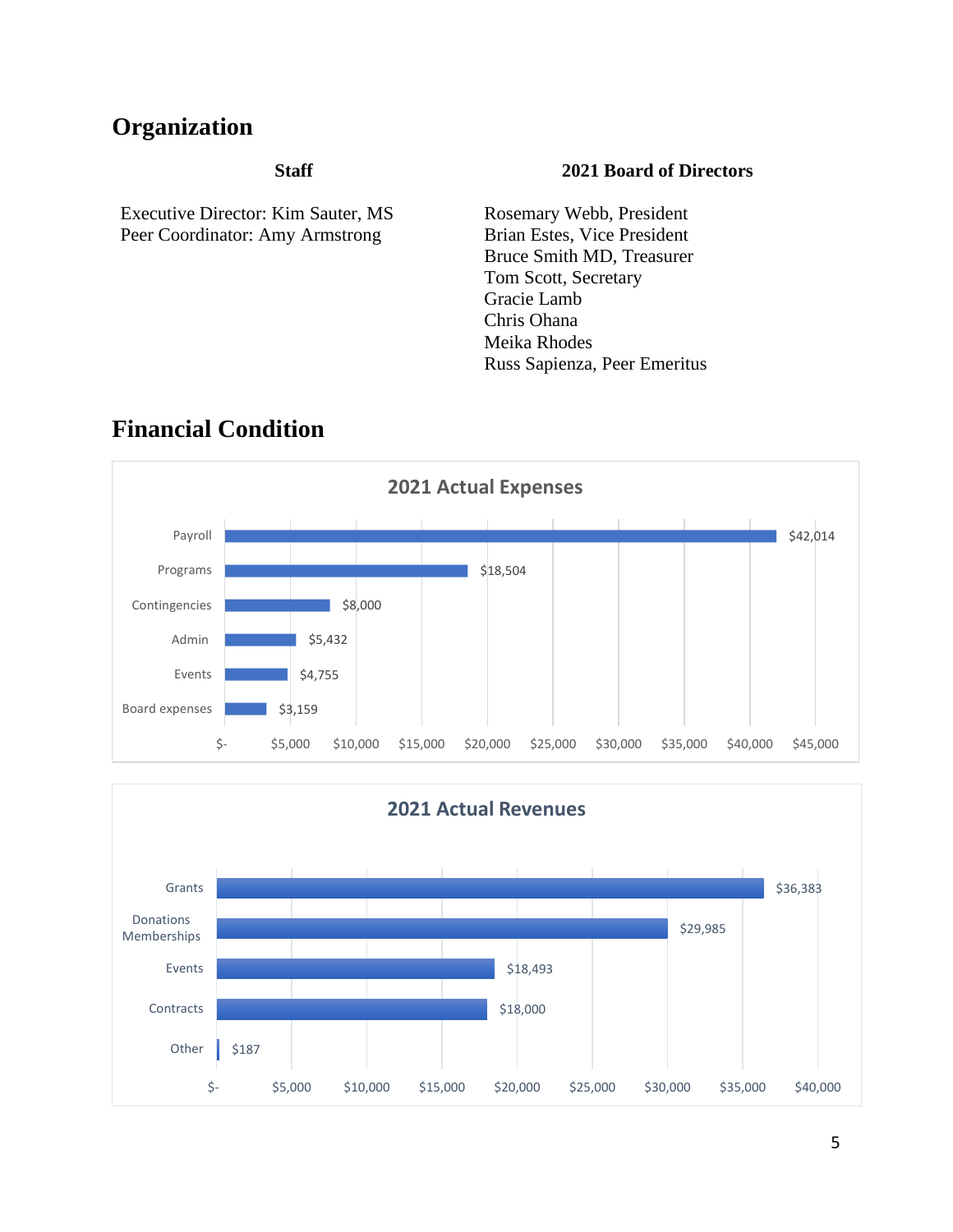#### **Fundraising**

NAMI Whatcom's primary fundraiser is the *Stigma Stomp,* a fun run/walk held at Bloedel Donovan Park in Bellingham, usually the first Saturday in October. The 2020 Stigma Stomp was held virtually, but it was held in person in 2021

Normally, the run/walk is preceded by a health fair held indoors at the park with various vendors and sponsors with tables and information and free merchandise, including a raffle which generates additional revenue. Due to COVID-19, the health fair was not held in 2020 or 2021.

Other fundraising efforts include Give Big Day in December, NAMI Walks held in June, and contributions from a variety of program participants.

| <b>Stigma Stomp</b> | <b>Participants</b> | <b>Sponsors</b> | <b>Revenue</b>                | <b>Expenditures</b> |
|---------------------|---------------------|-----------------|-------------------------------|---------------------|
| 2019                | 163                 | \$9,850         | \$18,180<br>Profit: \$16,181  | \$1,999             |
| 2020                | 61                  | \$7,728         | \$11,4199<br>Profit: \$10,942 | \$477               |
| 2021                | 138                 | \$11,500        | \$18,089<br>Profit: \$15,781  | $$2,317*$           |

### **Advocacy**

NAMI Whatcom is active at the local and state level in advocating for better mental and behavioral health public policies. We participate annually in NAMI Washington's lobby day/week held in February, which involves meeting in-person or virtually with State Representatives and State Senators in the 40th and 42nd Legislative Districts. We have also provided public comment on Bellingham and Whatcom County law enforcement budgets related to behavioral health staffing, and we monitor the activities of the Whatcom County Incarceration Prevention and Reduction Task Force's Behavioral Health Subcommittee, among other local activities.

NAMI volunteers and the Executive Director also participate in monthly "SMI" meetings involving individuals and organizations engaged in behavioral health crisis response in Whatcom County. These monthly meetings are facilitated by individuals who are also NAMI volunteers, although these are not official NAMI Whatcom events. Representatives from the Bellingham Police Department, Whatcom County Sheriff's Office, the Law Enforcement Assisted Diversion (LEAD) and Ground-Level Response and Coordinated Engagement (GRACE) programs, treatment providers, and others participate in these monthly sessions.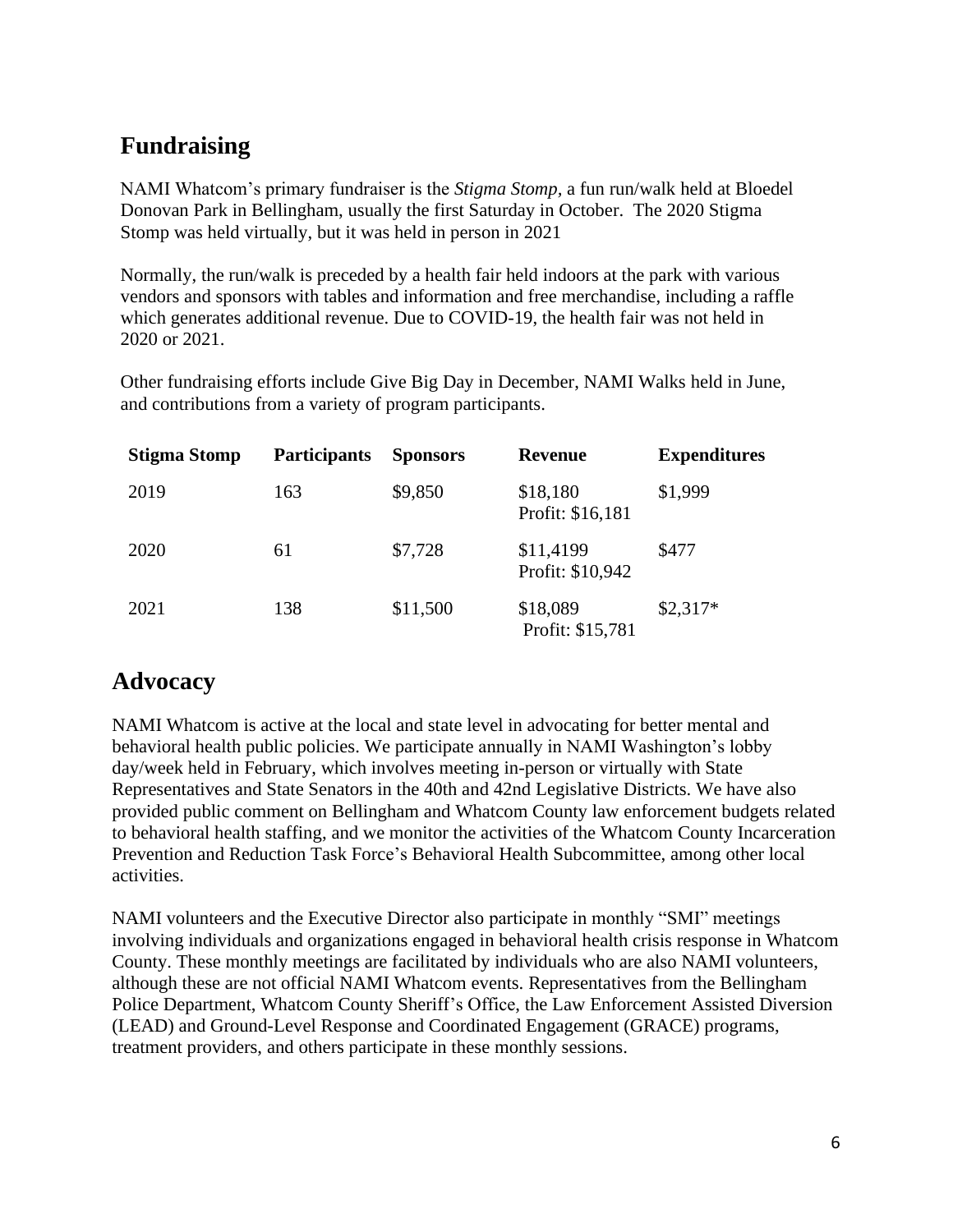# **Strategic Assessment**

#### **Environmental Scan**

The population and general demographics of the residents of our Whatcom County service area<sup>1</sup> are shown below:

- Whatcom County's estimated population was 228,000 in 2020.
- The largest city in Whatcom County is Bellingham (91,610 in 2020); the next largest cities are Lynden, Ferndale, Blaine, and Everson.
- In 2019, 92.8% of Whatcom County residents ages 25 and older had graduated high school; 34.3% have bachelor's degrees or higher levels of education.

| 2019                                              | <b>Whatcom County</b> | <b>Washington State</b> |  |  |
|---------------------------------------------------|-----------------------|-------------------------|--|--|
| Population by age                                 |                       |                         |  |  |
| Under 5 years old                                 | 5.1%                  | 6.0%                    |  |  |
| Under 18 years old                                | 19.2%                 | 21.8%                   |  |  |
| 65 years and older                                | 18.0%                 | 15.9%                   |  |  |
| <b>Females</b>                                    | 50.6%                 | 49.9%                   |  |  |
| <b>Race/Ethnicity</b>                             |                       |                         |  |  |
| White                                             | 86.2%                 | 78.5%                   |  |  |
| <b>Black</b>                                      | 1.3%                  | 4.4%                    |  |  |
| American Indian, Alaskan Native                   | 3.4%                  | 1.9%                    |  |  |
| Asian, Native Hawaiian, other Pacific<br>Islander | 5.1%                  | 10.4%                   |  |  |
| Hispanic or Latino, any race                      | 9.8%                  | 13.0%                   |  |  |

#### **Trends in Mental Health Care**

Mental health includes having emotional, psychological, and social well-being. Over the course of a lifetime, many factors can affect mental health, including biological factors, life experiences such as trauma or abuse, and family history. In 2016, 13% of Whatcom County adults reported 14 or more days of poor mental health per month. This was the highest rate reported over the last six years and surpassed the Washington State rate for the first time.

<sup>&</sup>lt;sup>1</sup> All data in the Environmental Scan section is drawn from  $\frac{https://esd.wa.gov/labormarketinfo/county$ [profiles/whatcom.](https://esd.wa.gov/labormarketinfo/county-profiles/whatcom)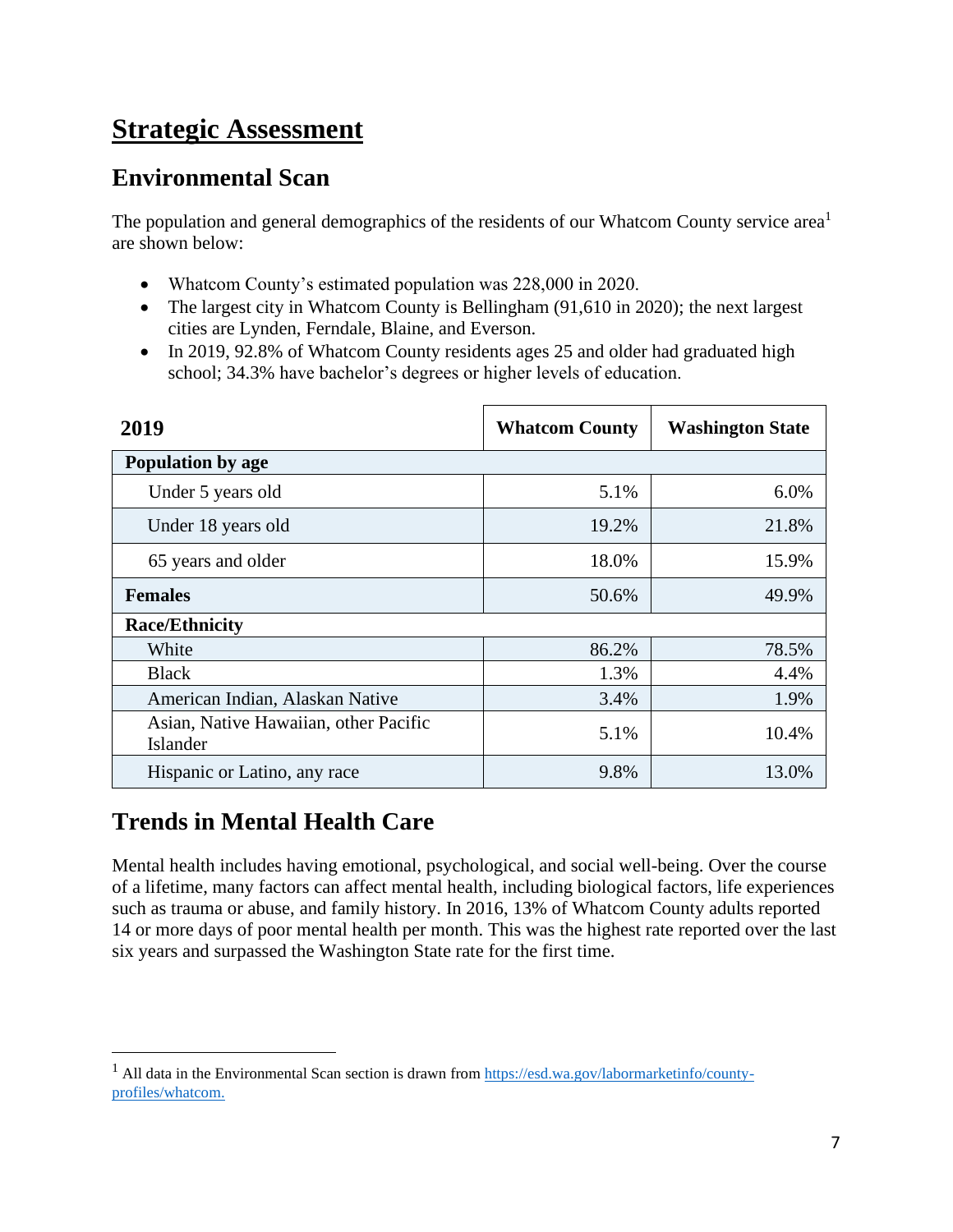#### Charts below are from the [2018 Whatcom County Community Health Assessment.](https://whatcomcounty.us/DocumentCenter/View/35972/2018-Whatcom-County-Community-Health-Assessment)



#### Youth suicide contemplation, 2010-2016 Percent of 10th graders who report seriously considering suicide

**WHATCOM COUNTY VS. WASHINGTON STATE** 

Source: Healthy Youth Survey, Washington State Department of Health







8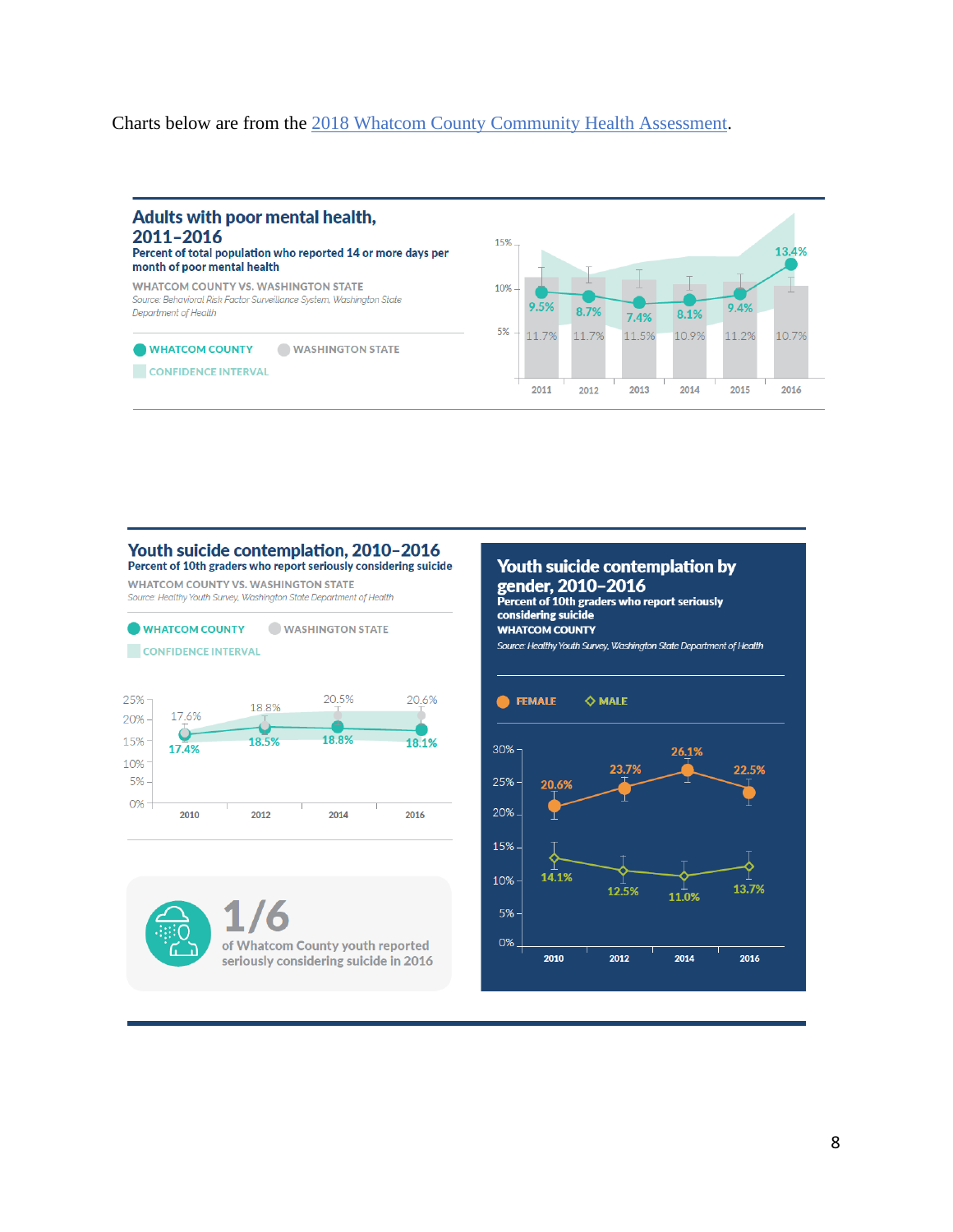### **Key External Relationships**

Many Whatcom County partners serve those affected by mental illness. Below is a list of many of the groups that NAMI Whatcom does or should have a relationship with:

- First Responders: Bellingham Police Department, Whatcom County Sheriff's Office, smaller city (e.g., Ferndale) Police Departments, various fire departments, and Emergency Medical Technician professionals.
- Health care providers: PeaceHealth, Lake Whatcom Residential and Treatment Center, Compass Health, Unity Care NW, Sea Mar Community Health Centers, and others.
- Whatcom County crisis response and law enforcement diversion programs, such as Mobile Crisis Outreach Team (MCOT), LEAD, and GRACE.
- Whatcom County Health Department.
- East Whatcom Regional Resource Center.
- Whatcom County Health Department (provides some funding for paid staff).
- Higher Education: Whatcom Community College, Western Washington University
- Whatcom Family and Community Network/Whatcom Prevention Coalition
- Community Partnership for Transition Services (Justice Involvement)
- School districts in Whatcom County.

#### **Challenges**

- Current staff members are overworked. We currently have no capacity to hire extra staff or to pay our current staff more.
- Since NAMI functions largely through volunteers, if the number of volunteers declines, our capacity to offer services becomes limited. We must continually recruit, train, and retain volunteers to maintain our programs.
- Staff salaries have no dedicated funding source. Our grants do not cover salaries but still require effort by our paid staff.
- There is a stigma surrounding mental health issues which can discourage people from seeking help until there is a crisis. This underscores the need for more preventative programs.
- Many people lack access to computers/tablets. This has presented a challenge throughout the COVID-19 pandemic with an increase in Zoom meetings.
- There is sometimes a perception that NAMI may not be available when needed. If there is a downturn in numbers of volunteers (especially peers), the ability to offer programs could be compromised. It may also be possible that our funding could be cut.

## **Opportunities**

- Throughout the COVID-19 pandemic, we have offered many of our services through Zoom. While not always the preferred mode of delivery for many, continuing Zoom meetings could expand access to our programs to a greater and more diverse population.
- We should increase our work with relevant groups and agencies, such as those working with public safety agencies and those that both inform and reduce the incarceration of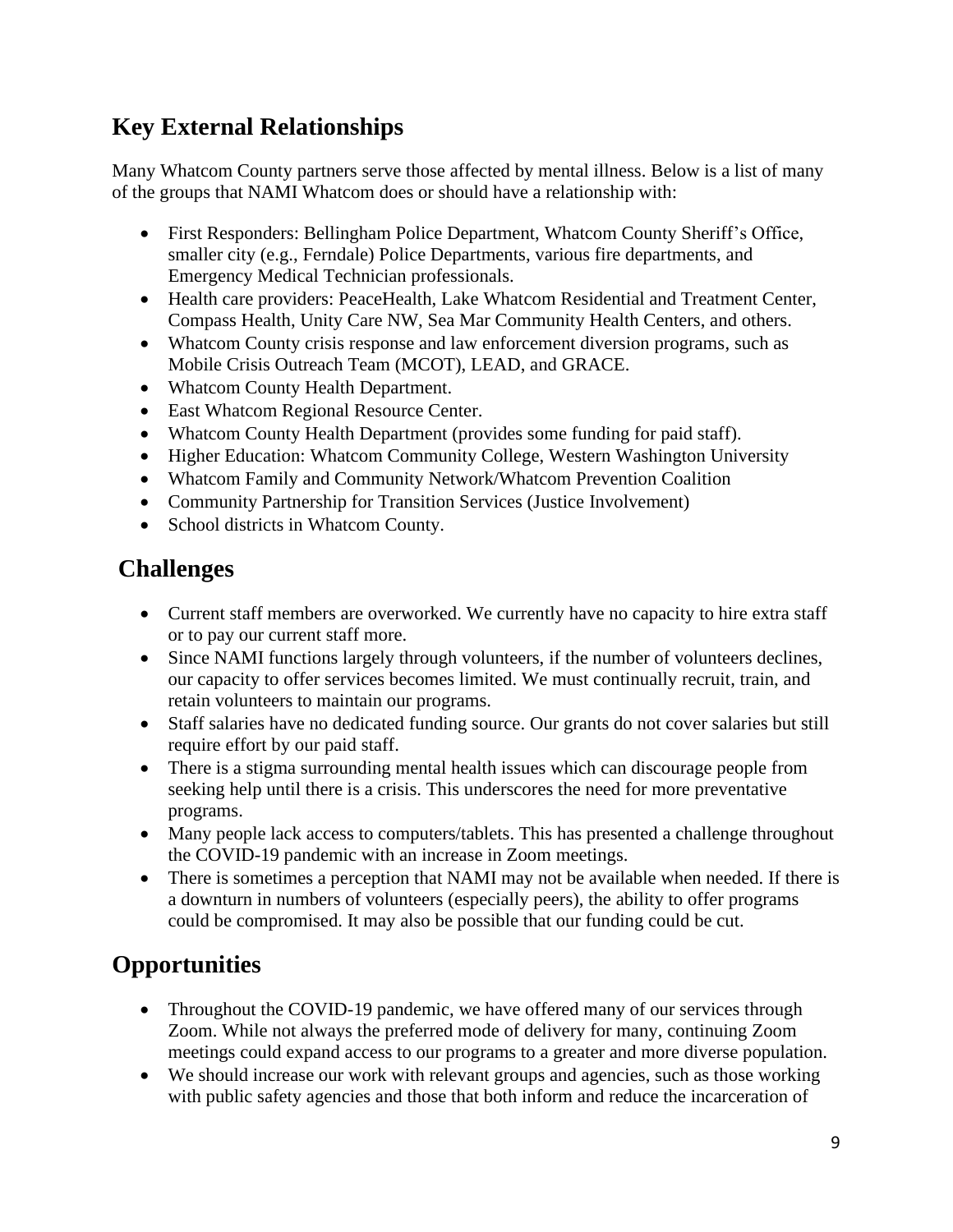people experiencing mental illness. We can also develop a relationship with Whatcom Family and Community Network which works with suicide prevention (?).

- We have the opportunity to recruit and train volunteers to assist with administrative work to provide relief to our small, dedicated staff.
- NAMI Whatcom has a number of sibling affiliates in the state with which we can share work and ideas, such as NAMI Skagit, NAMI Snohomish, and NAMI Yakima.

## **Strategic Orientation**

In order to inform the development of meaningful multi-year goals, we addressed the following three questions:

- What target groups will NAMI Whatcom serve?
- What unique value does NAMI Whatcom provide to those target groups?
- What is the scope of programs required to deliver that value?

#### **Target Groups: Who will NAMI Whatcom serve?**

NAMI Whatcom's mission states that it will serve those affected by mental illness. We currently serve the needs of the following groups:

| Group                                    | <b>Needs</b>                  |  |
|------------------------------------------|-------------------------------|--|
| Youth in school (middle and high school) | Education about mental health |  |
| Families and caregivers                  | Support and resources         |  |
| Peers over 18                            | Support and resources         |  |
| Suicide survivors                        | Peer support and resources    |  |
| Government agencies                      | Information/advocacy          |  |

We plan to increase service to the following groups, which we currently underserve:

| Group                                    | <b>Needs</b>                                    |
|------------------------------------------|-------------------------------------------------|
| Families of people with a dual diagnosis | Assessment of needs from members of this group; |
|                                          | development of a plan to meet those needs       |
| Spanish-speaking community               | Support and resources                           |
| People of color                          | Support and resources                           |
| Men                                      | Support and resources                           |

#### **Value: What unique value do we provide?**

- We provide resources and information to enhance the quality of life of those affected by mental illness.
- Peers who are 18 years and older serve as leaders; therapists do not lead our programs.
- We strive to maintain a positive and respectful environment even when there is contention.
- Our classes and other programs are evidence-based.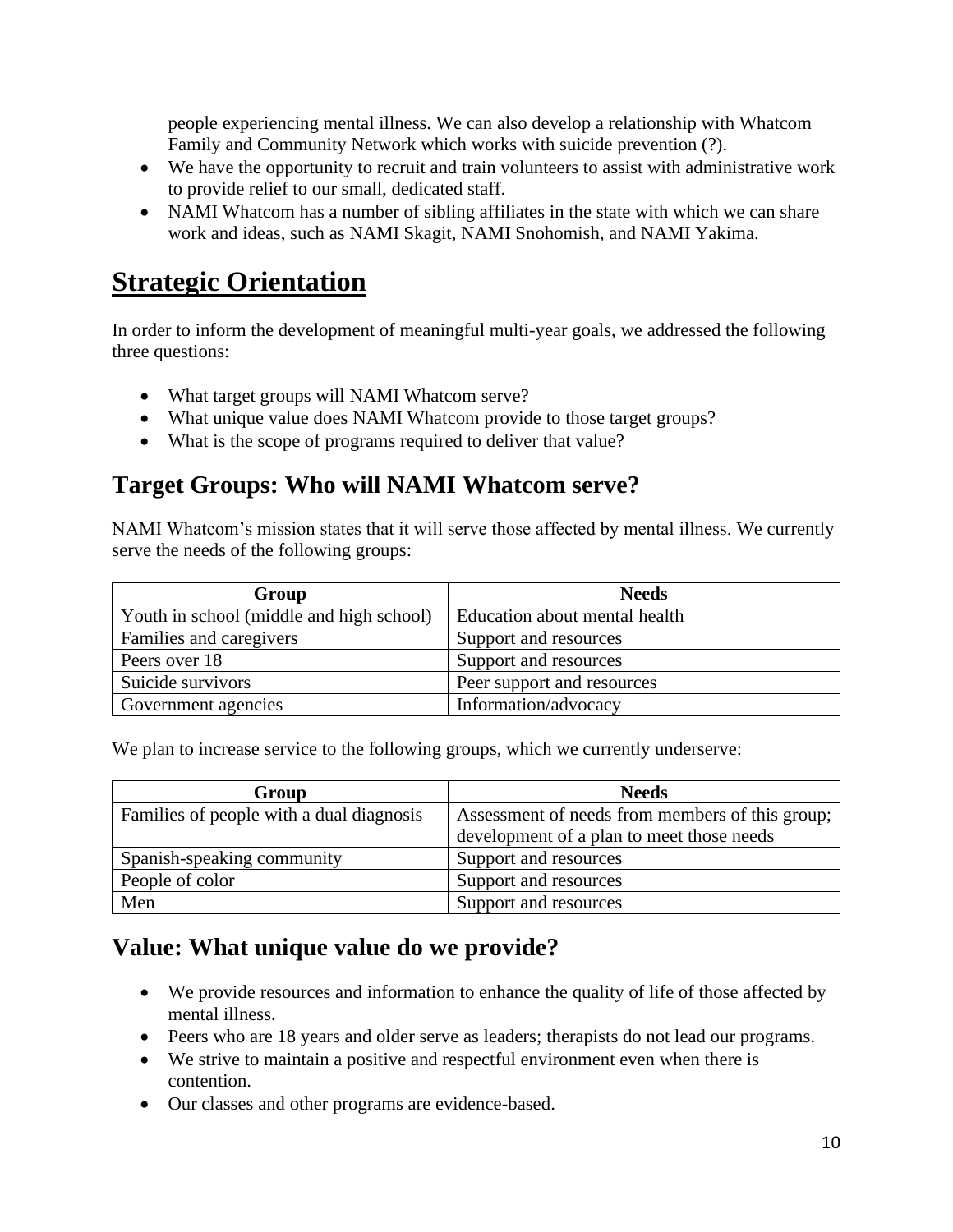- Our services and resources are free.
- We provide a resource line and a directory of current mental health providers in our area.
- We provide a safe haven to explore feelings and experiences and to honestly and openly confront things head on.

#### **Scope: How do we deliver programs and activities?**

- Although we provide presentations to middle and high school groups, in general our programs are for people who are eighteen or older.
- We do not provide psychotherapy or other clinical treatments (see list of programs in Appendix I).
- We mainly serve residents of Whatcom County.
- We represent the issues of people affected by mental illness to relevant governmental agencies, such as police, and to community groups, such as churches and schools.
- Curricula for our classes and the training of volunteer leaders and facilitators is provided by National and Washington State NAMIs.

## **Strategic Goals**

The strategic planning process identified six high-priority goals for NAMI Whatcom during 2022-2024. The person or Board member taking responsibility for shepherding this goal is identified in parenthesis below, if applicable.

- 1. Establish at least one peer and/or family support group(s) for those with dual diagnosis. (Meika)
- 2. In 2022, establish an Advocacy Committee to engage officials on state and local mental health public policy (following guidelines by NAMI National and NAMI Washington), composed of at least one member from the Board of Directors and at least one NAMI Whatcom volunteer. (Brian)
- 3. By developing new programs, different forms of outreach, and other activities, increase the participation of underserved residents of Whatcom County in NAMI Whatcom programs and events (Kim and Amy).
- 4. Review current staff positions, update job descriptions, and determine whether additional staff hours are needed. If additional staff hours are needed, develop a plan to add paid staff hours and/or recruit volunteers to address the need. (Rosemary)
- 5. Increase NAMI Whatcom revenues from donors and funding from local governments at least 30% during 2022 to 2024.
- 6. Develop and implement an evaluation plan for NAMI Whatcom activities. (TBD, depending on 2022 NAMI Washington evaluation data)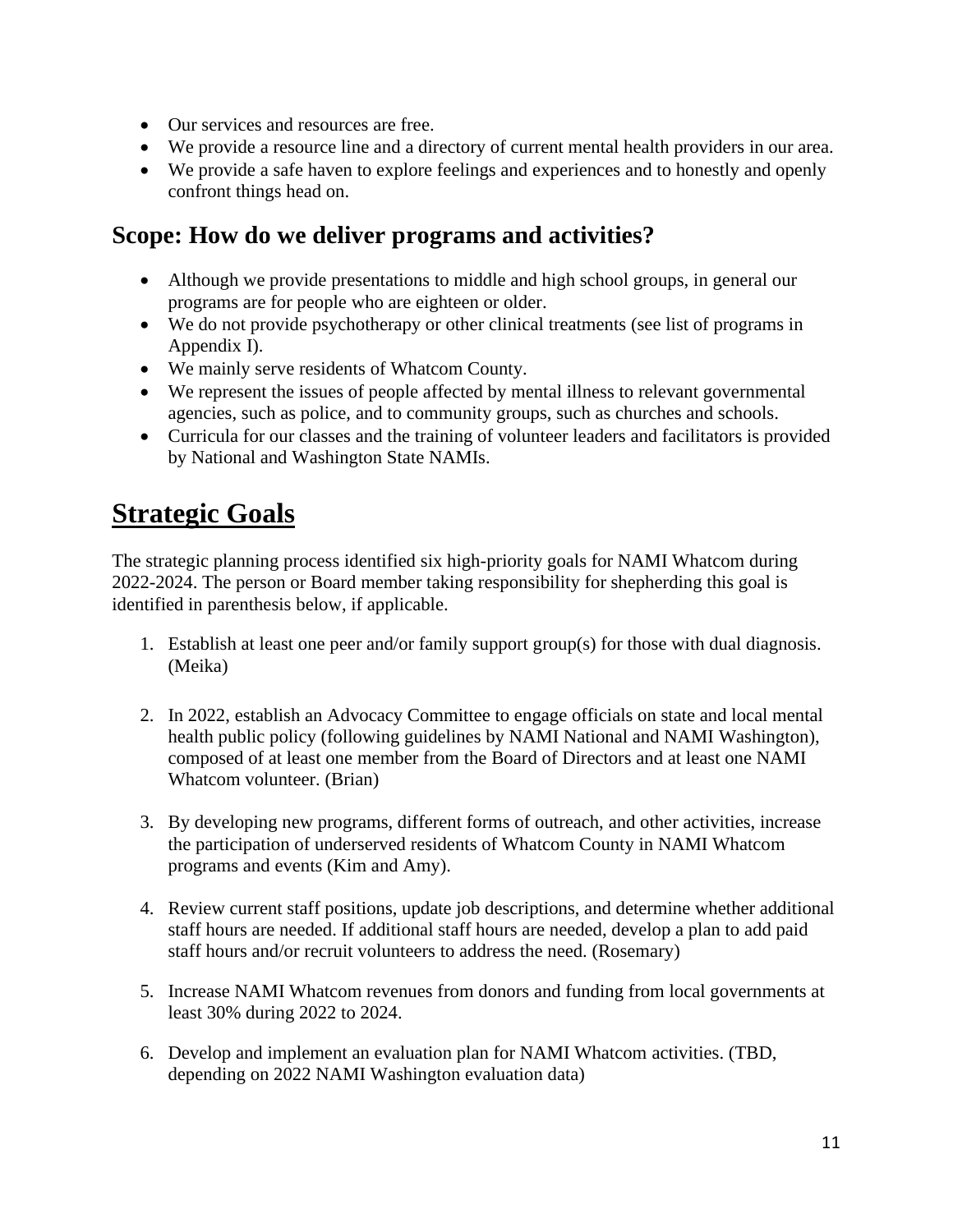### **Plans to Achieve Goals (to be completed 1st quarter, 2022)**

- Develop an implementation plan.
- Identify resource and capability requirements.
- Develop timelines and accountabilities.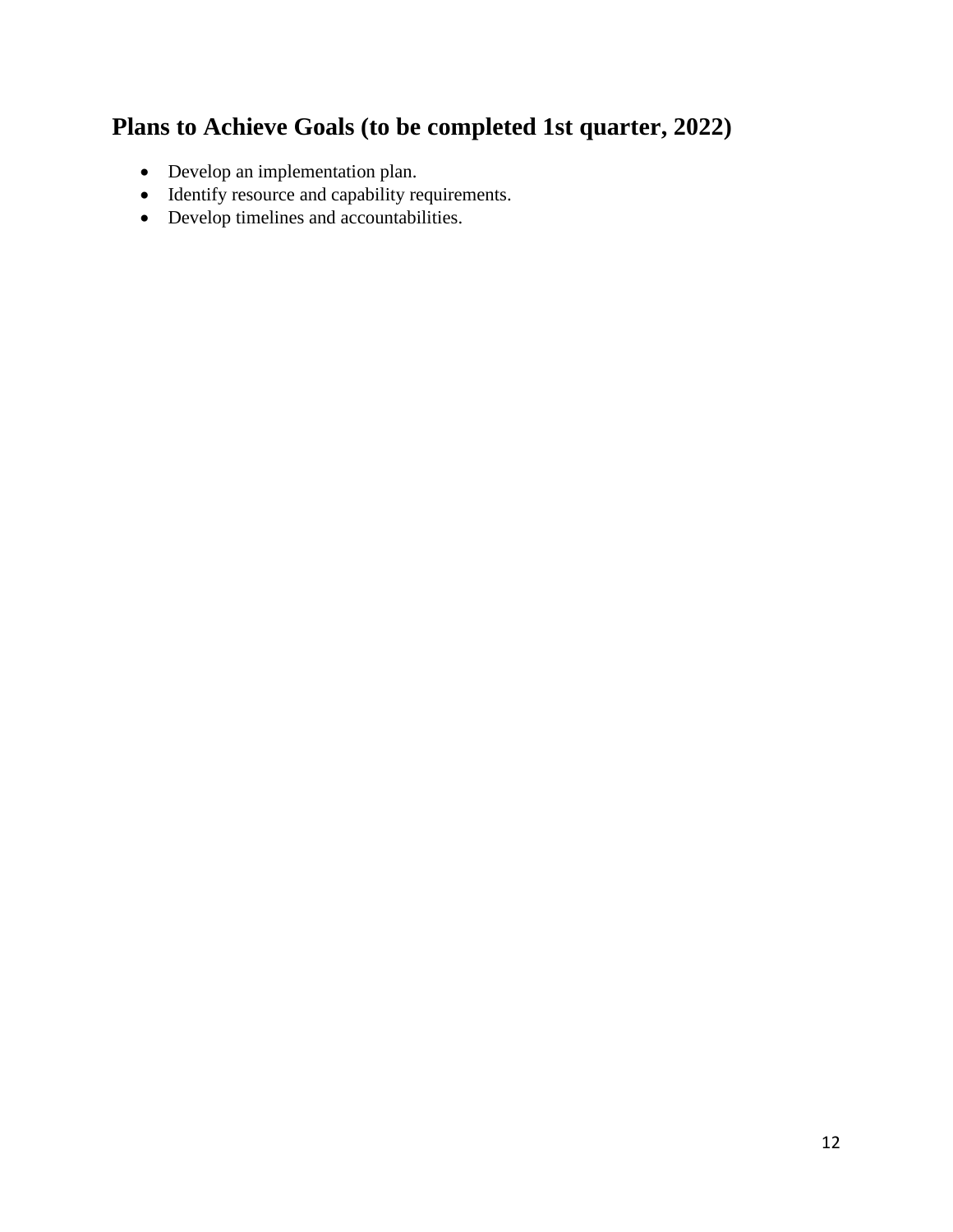# **Appendix I – NAMI Whatcom Programs**

| Program                                                     | <b>Purpose</b>                                                                                                                                                                                                                                                                                                                                                               | <b>Meeting Frequency</b> |
|-------------------------------------------------------------|------------------------------------------------------------------------------------------------------------------------------------------------------------------------------------------------------------------------------------------------------------------------------------------------------------------------------------------------------------------------------|--------------------------|
| <b>NAMI</b> Family<br><b>Support Group</b>                  | Peer-led support group for family<br>members, significant others, and friends of<br>people with mental health conditions.                                                                                                                                                                                                                                                    | Weekly                   |
| <b>NAMI</b> Connections<br><b>Recovery Support</b><br>Group | Peer-led support group for people with<br>mental health conditions.                                                                                                                                                                                                                                                                                                          | Weekly                   |
| <b>NAMI</b> Family to<br><b>Family Class</b>                | Class for families, significant others, and<br>friends offered through Substance Abuse<br>and Mental Health Services<br>Administration (SAMHSA). This class<br>facilitates a better understanding of mental<br>health conditions, increases coping skills,<br>and empowers participants to become<br>advocates for their loved ones living with<br>mental health conditions. | Several times annually   |
| <b>NAMI</b> Peer to Peer<br>Class                           | Class for adults with mental health<br>conditions. The course is designed to<br>encourage growth, healing, and recovery<br>among participants.                                                                                                                                                                                                                               | Several times annually   |
| <b>NAMI Basics</b>                                          | Class for parents, guardians. and other<br>family caregivers who provide care for<br>youth (ages 22 or younger) who are<br>experiencing mental health symptoms.                                                                                                                                                                                                              |                          |
| NAMI Family &<br>Friends                                    | Four-hour seminar that informs and<br>supports people who have loved ones with<br>a mental health condition. Participants<br>learn about diagnoses, treatment,<br>recovery, communication strategies, crisis<br>preparation, and NAMI resources.                                                                                                                             |                          |
| <b>NAMI</b> Homefront                                       | Class for families, caregivers, and friends<br>of military service members and veterans<br>with mental health conditions. The course<br>is designed specifically to help these<br>families understand those challenges and<br>improve their ability to support their<br>service member or veteran.                                                                           |                          |